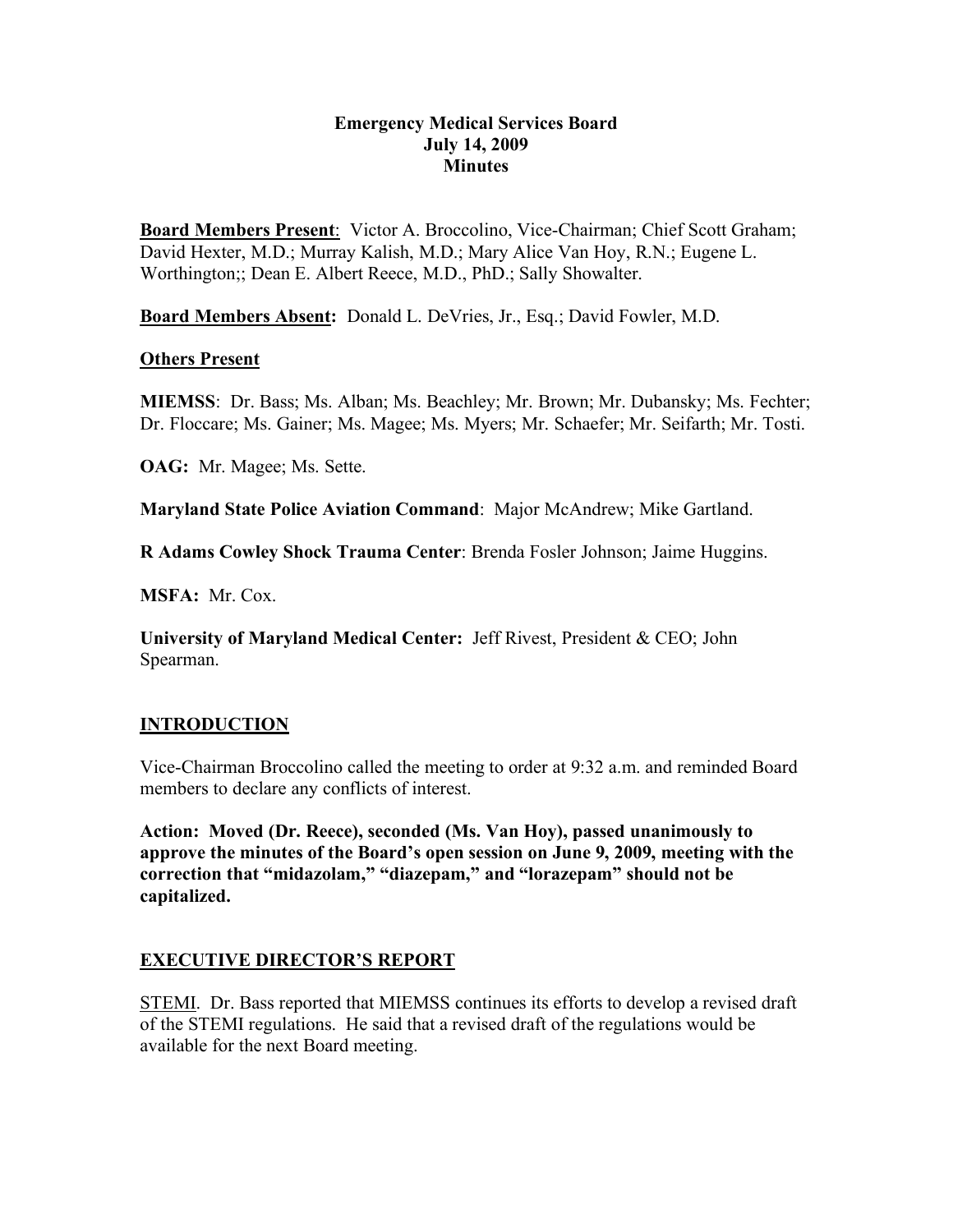AED Task Force. Dr. Bass reported that the AED Task Force met July 13<sup>th</sup>. The Task Force discussed current state and national legislative AED initiatives and whether potential changes to Maryland's AED statutes should be considered.

Budget Planning. Dr. Bass said that on July  $10^{th}$ , MIEMSS had recently held a day-long meeting of MIEMSS leadership and directors regarding agency priorities and budget planning.

Staff Changes. Dr. Bass reported that David Balthis, who is retiring as a Battalion Chief from Howard County, will be joining MIEMSS as the Chief of Information Technology an Communications. He said that Mr. Balthis will be responsible for SYSCOM / EMRC, Communications, IT and Data.

## **REPORT OF THE STATEWIDE EMERGENCY MEDICAL SERVICES ADVISORY COUNCIL**

Dr. Kalish reported that SEMSAC did not meeting in July.

# **REPORT OF THE R ADAMS COWLEY SHOCK TRAUMA CENTER**

Ms. Fosler reported that Shock Trauma Center admissions for the just-ending fiscal year were 121 behind the last year and 70 behind budget. She said that bed occupancy increased in June and that the number of operating room cases was 67 fewer than last year. She said that there had been two capacity alerts in June. She also summarized Shock Trauma's educational efforts during the past twelve months, which included ALS Skills Labs and Observation Programs for EMS providers.

## **NEW BUSINESS**

Mr. Broccolino introduced Mr. Jeff Rivest, President & CEO of the University of Maryland Medical Center.

Mr. Rivest summarized UMMC Phase IV expansion project; he said a Certificate of Need application will be submitted on or about August 1, 2009. Mr. Rivest said that the Medical Center is reaching a critical situation regarding critical care bed capacity and that the expansion project will assist in meeting this and other critical needs. He said that the project was part of a comprehensive strategy plan that examined how best to meet patient and physician needs. He said that based on likely population growth and an aging population in central Maryland, the UMMC volume was projected to significantly increase through FY16.

Mr. Rivest said that the planned expansion will reconfigure the emergency department to improve capacity and flow and seven (7) new operating rooms would be added, as well as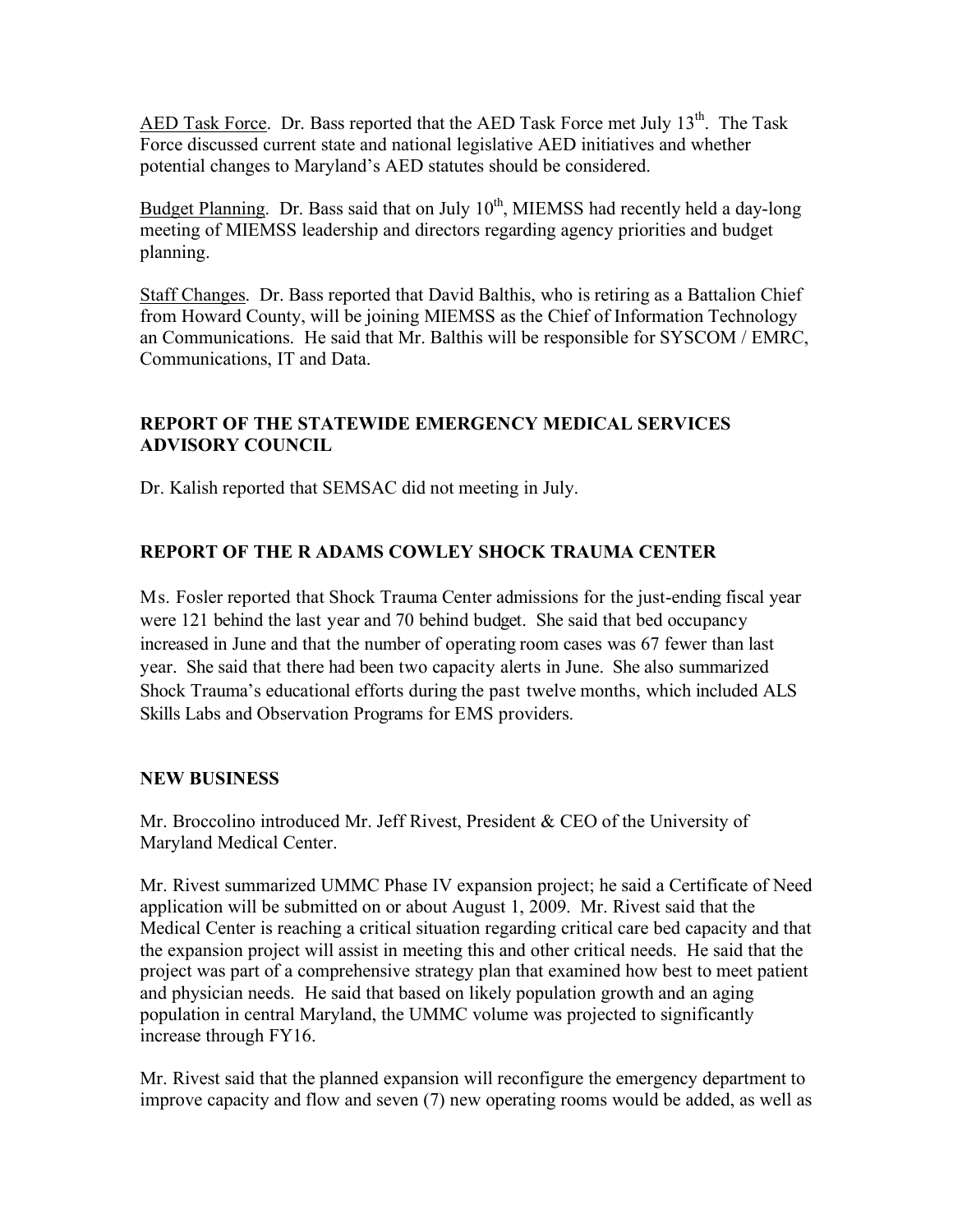48 new ICU / IMU beds. He said that the expansion plan envisioned establishing a National Trauma and Emergency Medicine Center. He summarized the sources of funding for the proposed plan as well as the layout of the various floors of the proposed new building. He indicated that the project has been designed with energy efficiency and environmental concerns in mind. He said that he hoped that the project would be completed in time to be opened in 2013.

Mr. Broccolino asked whether the \$150 million projected budget was all-inclusive. Mr. Rivest indicated that it was all-inclusive. Dr. Kalish asked whether any EMSOF monies would be used for the project. Mr. Rivest responded that EMSOF monies would not be sought for this project.

Dr. Hexter asked about the plans for expansion into other geographic areas in the state. Mr. Rivest said that they were looking for right partnerships so as to to minimize capital investments, but maximize relationships. He said that there were no current plans to make significant capital investments in outlying areas, unless those are funded from those hospitals' balance sheets.

# **LEGISLATIVE REPORT**

No report.

# **OLD BUSINESS**

Proposed Helicopter Base Move from Centreville to Easton. Dr. Bass said that as requested by the Board, community meetings had been held in Chestertown and Easton to solicit public input on the potential move of the Trooper 6 base from Centreville to the Easton Airport.

Major McAndrew said that at the Chestertown meeting, some concern was expressed about a small geographic space that would be outside of the 25-minute response time for Trooper 1 and Trooper 6. He said that the MSP had been tracking the number of calls that had occurred in this space and had found only seven (7) calls over a period of several months; he indicated, however, that there had been concerns that the monitoring did not include the summer months which might be busier. He said that while a few attendees to the meeting expressed opposition to the potential move, by end of hearing, most of those in attendance were convinced that there was a valid case to be made regarding the improved safety available at the Easton Airport. Major McAndrew said that in just the last few days, he had received a request from the Kent County Council for a briefing on the proposed move. He said that he would brief the Council as soon as it could be scheduled.

Major McAndrew said that those who attended the meeting in Easton were very supportive of the proposed move. He said that one person in attendance raised concerns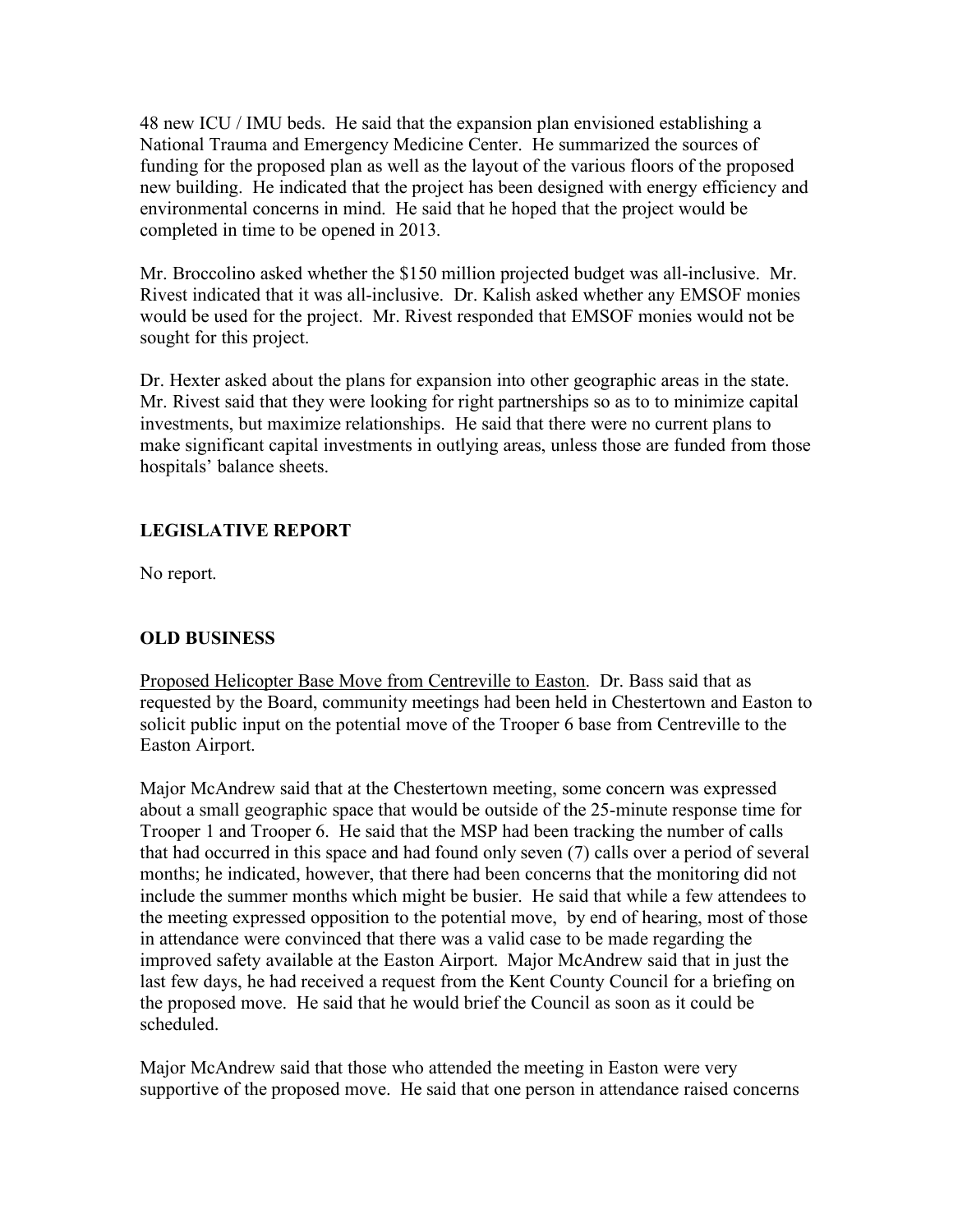about the potential for increased noise from the helicopters. He also indicated that at the Easton meeting, he had raised the issue that the hanger at Easton would require some modifications to be able to accommodate MSP crew. He said that one area of remaining concern is he potential impact on Trooper 1 with the continued closure of Trooper 8, particularly for areas north of Centreville where T1 would become the closer unit, but might be unavailable if it was responding to calls in the Trooper 8 area, particularly in the summer when higher call volumes are typical.

Regarding the hangar modifications, Major McAndrew indicated that the addition of two bunk rooms would make the hanger more accommodating for MSP crews who may stay for several days straight. He also said that currently, there is no fire escape. Major McAndrew said that the facility at Centreville was owned by QA County and it would likely be used for county purposes if the MSP vacated.

**Chief Graham made a motion, which was seconded by Ms. Showalter, to continue to proceed with planning for the potential move unless significant concerns are raised. The Board passed the motion.**

### **Action: Moved (Ms. Van Hoy), seconded (Dr. Hexter), and passed unanimously to adjourn to Closed Session and thereafter return to Open Session.**

The purpose of the closed session was to carry out administrative functions under State Government Article §10-502(b), to obtain legal advice from counsel under State Government Article § 10-508 (a) (7) and to discuss certain site reviews and maintain certain records and information in confidence as required by Health Occupations Article §14-506 (b) under State Government Article § 10-508(a) (13).

The closed session was attended by:

**Board Members Present:** Victor A. Broccolino, Vice-Chairman; Chief Scott Graham; David Hexter, M.D.; Murray Kalish, M.D.; Mary Alice Van Hoy, R.N.; Eugene L. Worthington;; Dean E. Albert Reece, M.D., PhD.; Sally Showalter.

**MIEMSS**: Dr. Bass, Ms. Bailey, Ms. Beachley, Ms. Gainer, Mr. Dubansky, Mr. Schaefer.

**OAG:** Mr. Magee, Ms. Sette.

The results of site reviews for hospital designation were discussed.

Provider disciplinary and final disciplinary actions were discussed with counsel.

The Board returned to open session at 11:22 a.m.